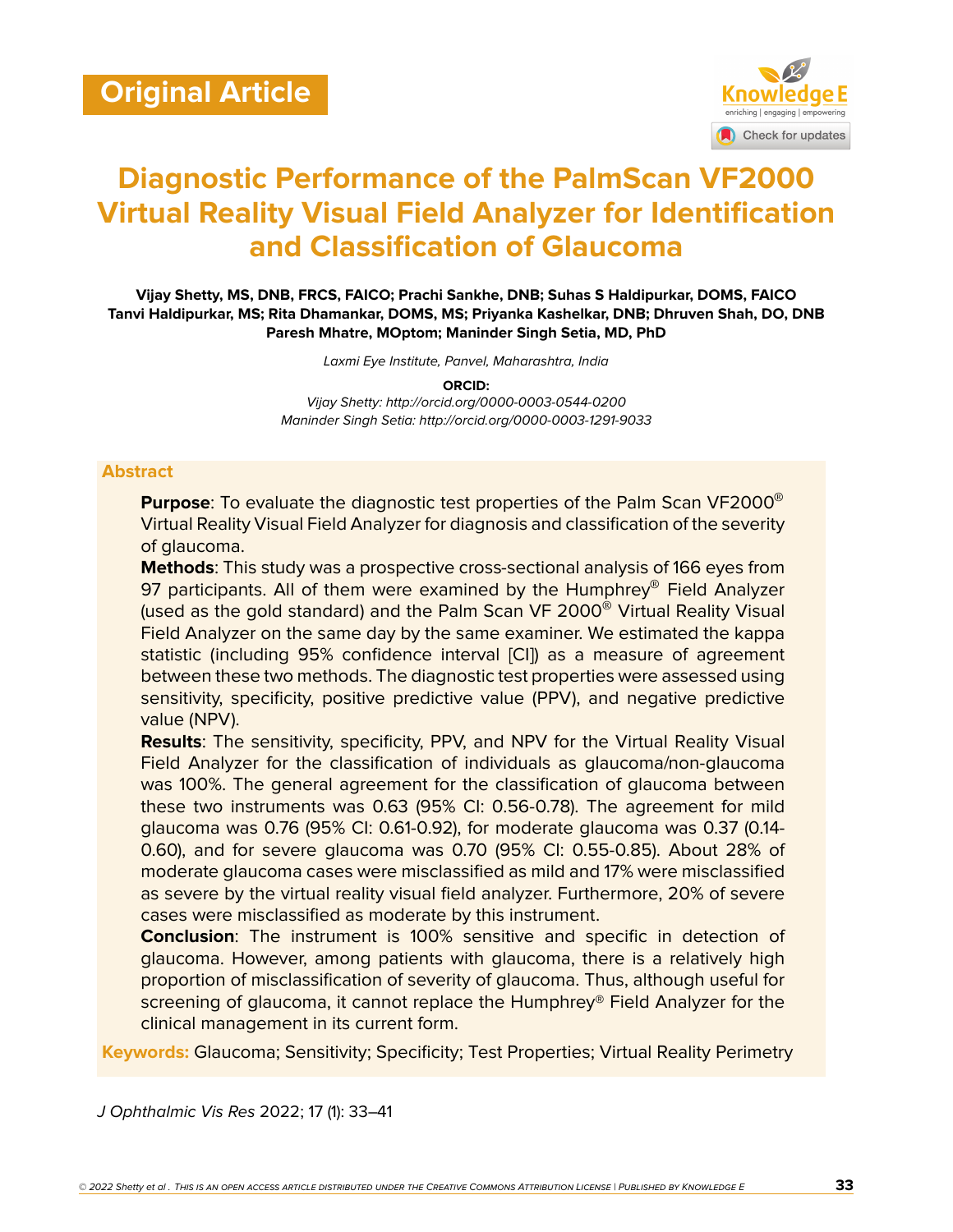#### **INTRODUCTION**

Glaucoma, the second most common cause of vision loss in the world, is an important cause of blindness in India. $[1-3]$  $[1-3]$  $[1-3]$  $[1-3]$  About 6.48 million people were estimated to have primary open-angle glaucoma in India.<sup>[\[3\]](#page-7-1)</sup> It may be rightly termed as "the silent disease", as it causes bilateral, painless, and progressive vision loss.<sup>[\[4](#page-7-2)]</sup> One of the instruments used for the diagnosis and management of glaucoma, the Humphrey<sup>®</sup> Field Analyzer (Zeiss/USA) (HFA), is an automated perimeter and is well-known to ophthalmologists and optometrists. It is considered to be accurate, reliable, and a trusted method to detect the visual field defects of patients.<sup>[\[5\]](#page-7-3)</sup> However, like other devices, HFA also has certain disadvantages and limitations. It is big and bulky, non-portable, demands a dark room, time-consuming, and may be difficult for patients with neck problems, old age, children, or those with any disability where it is difficult to keep their heads in a fixed slot to maintain good fixation.<sup>[\[6\]](#page-7-4)</sup>

The Palm Scan VF2000® (MMD/USA) is a virtual reality (VR)-based visual field analyzer developed to measure the patient's visual field defect. It is a battery-operated portable device. The VF2000 consists of a system with three main sections connected to each other by a wireless mechanism. These three major components are: (1) the VR goggles worn by the patients; (2) the controller device operated by the healthcare staff who sets the testing strategy, technical parameters, and monitors the entire test; and (3) the clicker, which will be clicked by the patient when visualizing the stimulus.<sup>[\[6\]](#page-7-4)</sup> There is a classic perimeter bowl in HFA whereas the Palm Scan VF 2000<sup>®</sup> VR Visual Field Analyzer has VR goggles. However, the VR perimetry has algorithms in place to make the stimuli appear on the retina as if they have been projected from the classic perimeter bowl.<sup>[\[7](#page-7-5)]</sup> The

#### **Correspondence to:**

Maninder Singh Setia, MD, PhD. Laxmi Eye Institute, Panvel, Maharashtra 410206, India. E-mail: maninder.setia@karanamconsultancy.in

Received 24-04-2020; Accepted 11-11-2021

**Access this article online**

**Website:** <https://knepublishing.com/index.php/JOVR> **DOI:** 10.18502/jovr.v17i1.10168

entire VR perimetry system fits in a small portable unit and it does not require a dedicated dark room or the fellow eye to be occluded. Furthermore, the VF2000 perimeter may be a more practical device for examining the visual fields in children, as well as in patients who are unable to perform HFA testing such as those with disabilities, those in nursing homes, and those who are hospitalized.<sup>[\[7](#page-7-5)]</sup>

Although, there are apparent advantages of the VF2000, it is also important to evaluate its accuracy in diagnosis and classification of glaucoma. Previous studies have shown that there is a correlation between the tablet-based visual field assessment and HFA; however, they have not discussed the performance of these instruments in the classification of the severity of glaucoma.<sup>[\[7](#page-7-5), [8](#page-7-6)]</sup> With this background, we designed the present study to evaluate the diagnostic test properties of the Palm Scan VF2000<sup>®</sup> VR visual field analyzer for the diagnosis of glaucoma and the classification of the severity of glaucoma. We compared the agreement for diagnosis and classification of glaucoma between VR perimetry and HFA.

#### **METHODS**

The present study was a prospective crosssectional analysis of 166 eyes from 97 participants.

#### **Study Site**

The study was conducted at the Laxmi Eye Hospital, a tertiary eye care center situated at a distance of about 50 km from Mumbai, India. The study was approved by the Ethics Committee at LEI for primary data analysis.

#### **Study Population**

We recruited 97 consenting patients who presented to the center. Of these, 57 individuals (86 eyes) had glaucoma and 40 (80 eyes) did not. The inclusion criteria for the glaucoma group

**How to cite this article:** Shetty V, Sankhe P, Haldipurkar SS, Haldipurkar T, Dhamankar R, Kashelkar P, Shah D, Mhatre P, Setia S. Diagnostic Performance of the PalmScan VF2000 Virtual Reality Visual Field Analyzer for Identification and Classification of Glaucoma. J Ophthalmic Vis Res 2022;17:33–41.

This is an open access journal, and articles are distributed under the terms of the Creative Commons Attribution-NonCommercial-ShareAlike 4.0 License, which allows others to remix, tweak, and build upon the work non-commercially, as long as appropriate credit is given and the new creations are licensed under the identical terms.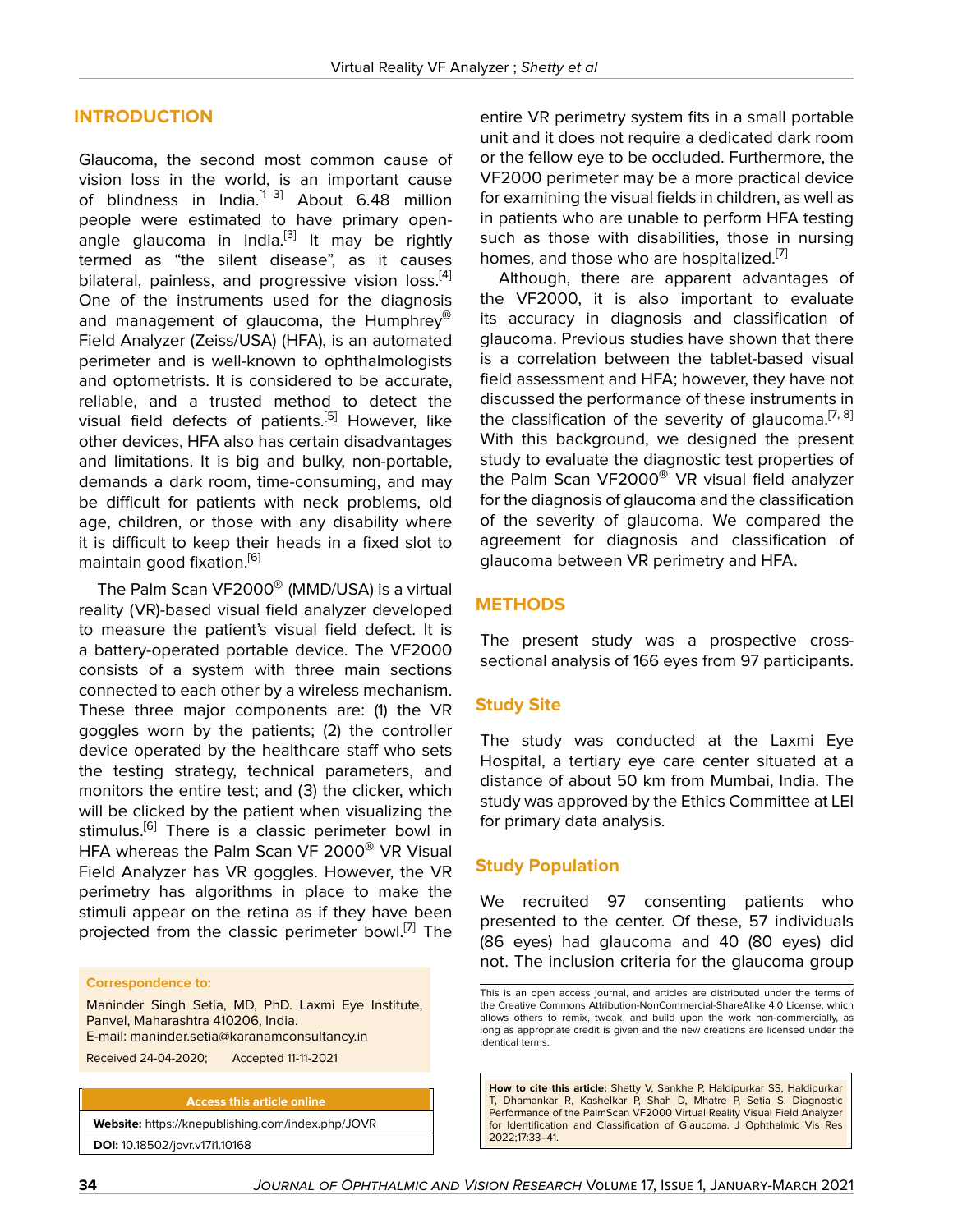were: (1) aged between 20 and 65 years; (2) those classified as glaucoma based on the Anderson criteria<sup>[\[9\]](#page-7-7)</sup> – three non-edge points on the pattern deviation map, pattern standard deviation (PSD), and glaucoma hemifield test along with an intraocular pressure (IOP) of  $\geq$ 20; and (3) those consenting for the study. The inclusion criteria for the non-glaucoma group were: (1) aged between 20 and 65 years; (2) those who were negative for all three parameters in the aforementioned criteria with an IOP of <20; and (3) those consenting for the study. The exclusion criteria were: (1) those with visual acuity <6/60 and (2) any other coexisting ocular comorbidities that are likely to affect the test like corneal or macular pathology (such as any corneal opacity or any macular scar). We used the following reliability indices for glaucoma cases: fixation losses (0.2); the fraction was converted to a decimal number form; <20% for false-positive and false-negative errors.

## **Study Procedures**

All the study participants were examined with the HFA (Zeiss/USA) and the VF 2000® VR Visual Field Analyzer (MMD/USA) on the same day by the same examiner. We had performed perimetry on all these patients previously at least twice using the HFA; the criteria for fixation losses, false positive, and false negative were based on the acceptable and standard cut-off values.

HFA (Zeiss/USA): The participant sat in a comfortable (rested forehead and chin) position in front of the HFA (Zeiss/USA) bowl in a semi-dark room. The patient was told to look at the central fixation target and click the buzzer whenever the light stimulus was visualized. The lens power and type were provided by the HFA (Zeiss/USA) analyzer in patients with refractive errors. In these cases, wire-rimmed full aperture lenses were used. We tested one eye at a time and the eye which was not being tested was occluded with a patch. We used the Swedish Interactive Thresholding Algorithm (SITA) Standard 24-2 for these cases.

Palm Scan VF2000<sup>®</sup> Virtual reality (VR) Visual Field Analyzer (MMD/USA): Participants wore the VR glasses; these glasses are fitted with a strap and adjusted to avoid any tilt. The participant was told to look at the central fixation target and click the buzzer whenever the light stimulus was visualized. The examiner adjusted the focus using two rotating knobs present on the instrument; this was to correct the refractive errors. The Palm Scan VF 2000<sup>®</sup> VR Visual Field Analyzer (MMD/USA) has an occluder within the system. Thus, even though the eyes were tested alternatively, no external occlusion patch is required [Figure 1a]. All participants underwent the HFA test followed by the Palm Scan VF2000<sup>®</sup> VR Visual Field Analyzer. They were given a rest of 1 hr at least between the tests on these two machines.

We used the central 24-2 threshold test with a stimulus size of three and a presentation time of 200 ms for both these perimeters. The background illumination was 31.5 apostilb for HFA (Zeiss/USA) and 36 decibels for Palm Scan VF 2000® VR Visual Field Analyzer (MMD/USA). The software measured fixation losses by the Heijl–Krakau blind spot method. The false positives were events in which the participant responded only to audible stimulus (not visual stimulus) and false negatives were events in which participant failed to respond to supra threshold stimuli.<sup>[\[10](#page-7-8)]</sup>

For each test type, we extracted the following data; Mean Deviation (MD), Pattern Standard Deviation (PSD), and Visual Field Index (VFI). Those with an MD of  $<$ 6 were classified as mild, with 2– 12 as moderate, and with values >12 as severe glaucoma; this categorization was done according to the Hoddap Classification.<sup>[\[11](#page-7-9)]</sup>

## **Statistical Analysis**

Data were entered in MS Excel (©Microsoft, USA) and analyzed using Stata Version 15.1 (©StataCorp, College Station, Texas, USA). We estimated the means and standard deviation (SD) or median and interquartile range (IQR) for continuous variables, and proportions for categorical variables. The means were compared using *t*-tests and the medians were compared using the Mann–Whitney test. The proportions were compared using the Chisquare test or Fisher's exact test for low expected cell counts.

We estimated the kappa statistic and its 95% confidence interval (CI) as a measure of agreement between the two methods. The diagnostic test properties of Palm Scan VF 2000® VR Visual Field Analyzer (MMD/USA) was assessed using sensitivity, specificity, positive predictive value (PPV), and negative predictive value (NPV); HFA (Zeiss/USA) was considered as the gold standard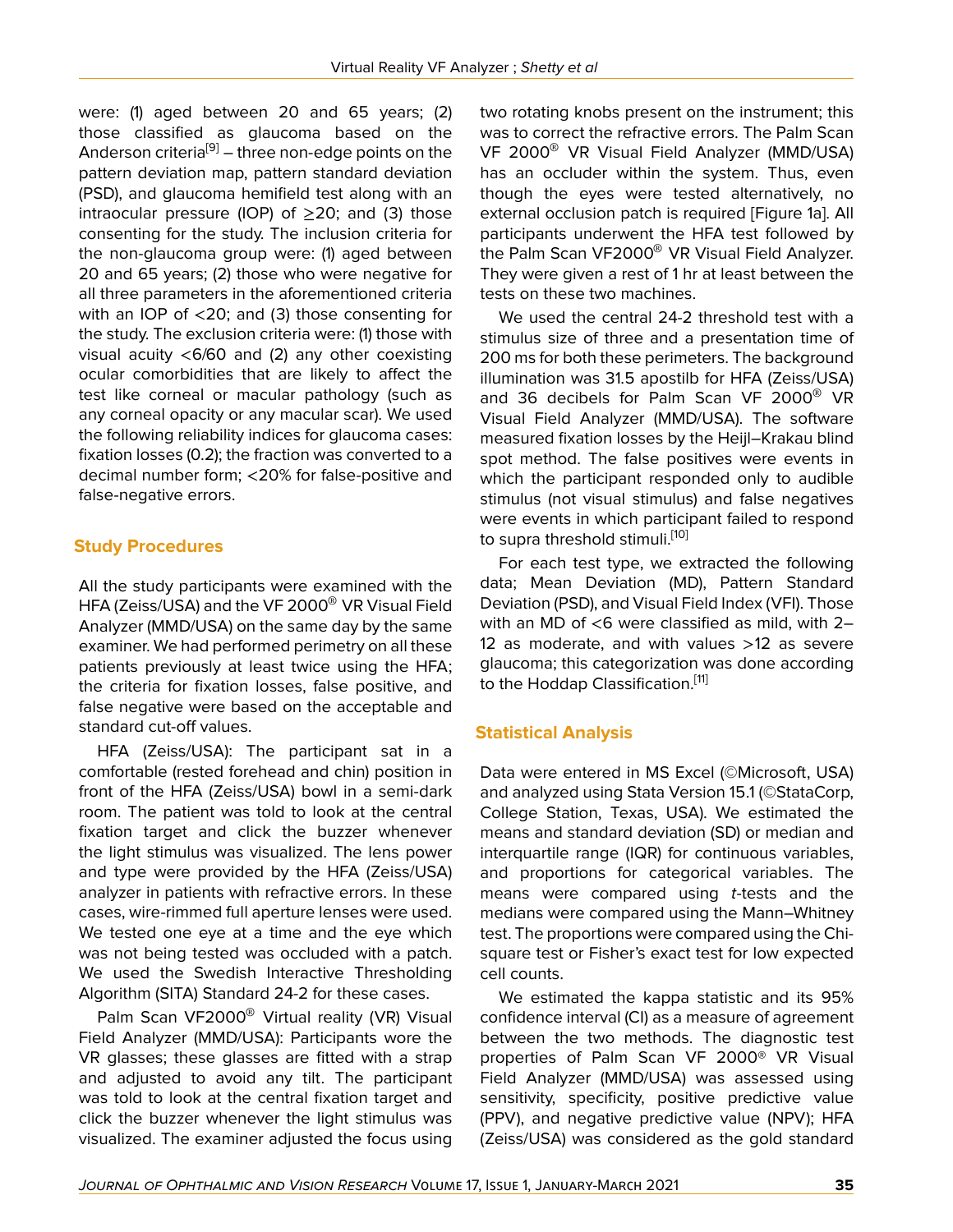

**Figure 1.** Figure showing the use of the instrument in a participant.

for this analysis. The following analyses were done: (1) comparison of glaucomatous versus nonglaucomatous eyes and (2) severity of glaucoma (mild/moderate/severe) in eyes that were classified as glaucomatous.

We used intraclass correlation coefficient (ICC) as a measure of reliability for continuous variables (MD, PSD, and VFI). These paired values were also visualized using the Bland Altman Plot. A *p*-value of < 0.05 was considered statistically significant.

All procedures performed in studies involving human participants were in accordance with the ethical standards of the institutional and/or national research committee and with the 1964 Helsinki Declaration and its later amendments or comparable ethical standards.

## **RESULTS**

The mean age (SD) of individuals was 51.3 (14.9) years. About 62% of participants in the study were males and 38% were females. Of the 86 glaucomatous eyes, 22 (26%) had mild, 18 (21%) had moderate, and 46 (53%) had severe glaucoma (based on the gold standard – HFA [Zeiss/USA]).

## **Comparison of Glaucomatous and Nonglaucomatous Eyes**

In these analyses, the agreement between Palm Scan VF 2000<sup>®</sup> VR Visual Field Analyzer and HFA for diagnosis of glaucoma was 1.00 (95% CI: 1.00- 1.00). According to Palm Scan VF 2000® VR Visual Field Analyzer, the proportion for true positives and true negatives was 100% respectively. Thus, the sensitivity and specificity for Palm Scan VF 2000<sup>®</sup> VR Visual Field Analyzer for classifying individuals as glaucoma/non-glaucoma was 100%. The PPV and NPV were both 100%.

## **Glaucomatous Eyes**

We initially classified these individuals into mild vs moderate/severe glaucoma. The true positive proportion for moderate/severe glaucoma was 92% and the true negative proportion was 86%. Thus, sensitivity and specificity of Palm Scan VF 2000<sup>®</sup> VR Visual Field Analyzer for the detection of moderate/severe glaucoma was 92.2% and 86.4%, respectively. The PPV was 95.2% and the NPV was 79.2%. Detailed estimates and their 95% CI are presented in Table 1.

We also classified the eyes mild/moderate vs severe glaucoma. The true positive proportion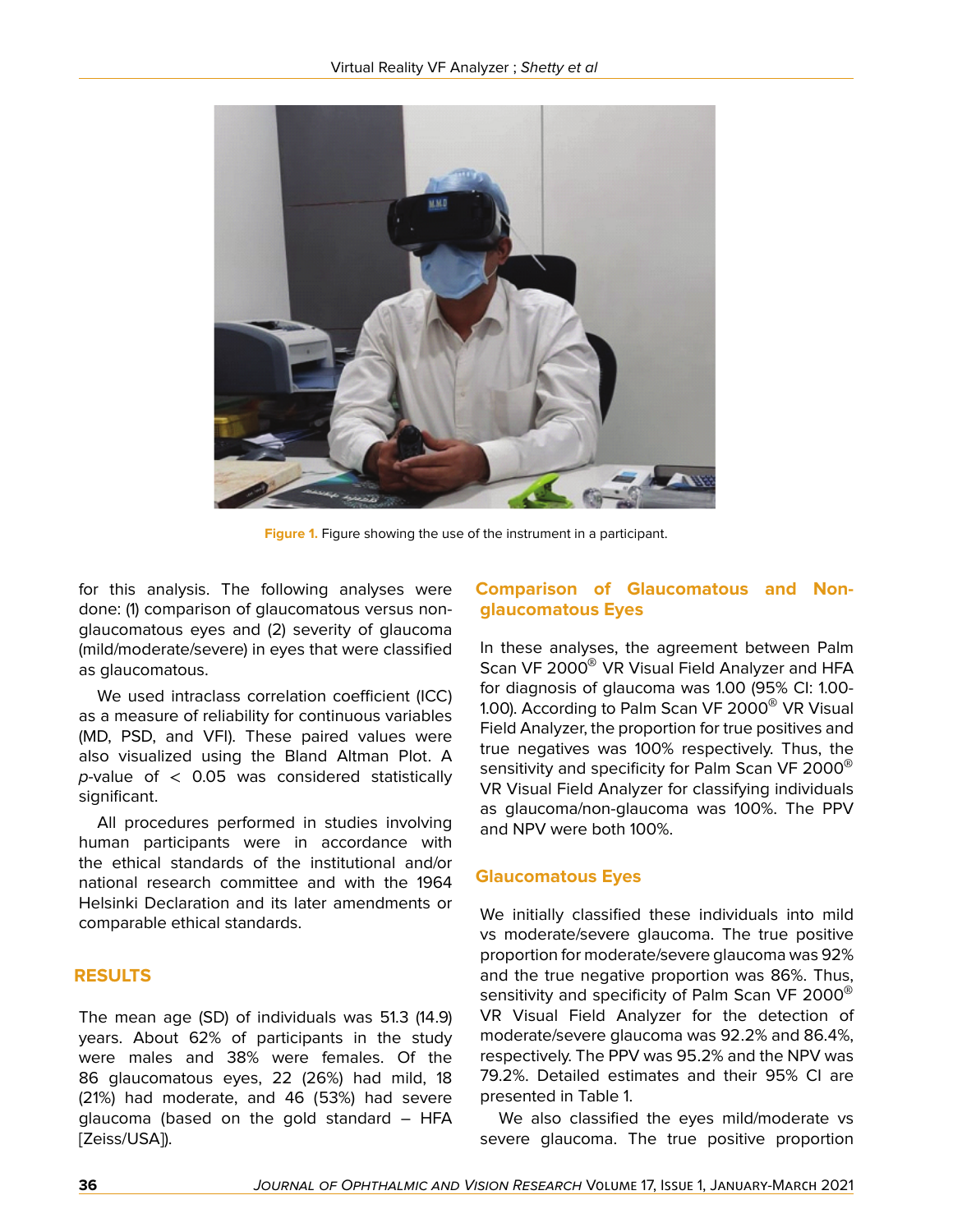

**Figure 2.** a) Bland Altman plot of the mean deviation values from both the instruments, b) Bland Altman plot of the pattern standard deviation values from both the instruments, c) Bland Altman plot of Visual Field Index values from both the instruments.

for mild/moderate glaucoma was 90% and the true negative proportion for severe was 80%. The sensitivity of Palm Scan VF 2000<sup>®</sup> VR Visual Field Analyzer for identification of mild/moderate glaucoma was 90.0%, and the specificity was 80.4%. The PPV was 80% and the NPV was 90.2%. We have presented all the diagnostic test properties (estimates and 95% CI) in Table 1.

We also tested the kappa agreement between these two instruments for severity of glaucoma. The overall agreement for severity of glaucoma between these two instruments was 0.63 (95% CI: 0.56-0.78). We have presented kappa values and their 95% CI in Table 2. For classification of glaucoma as moderate or severe, the kappa value was 0.43 (95% CI: 0.22-0.65). The agreement was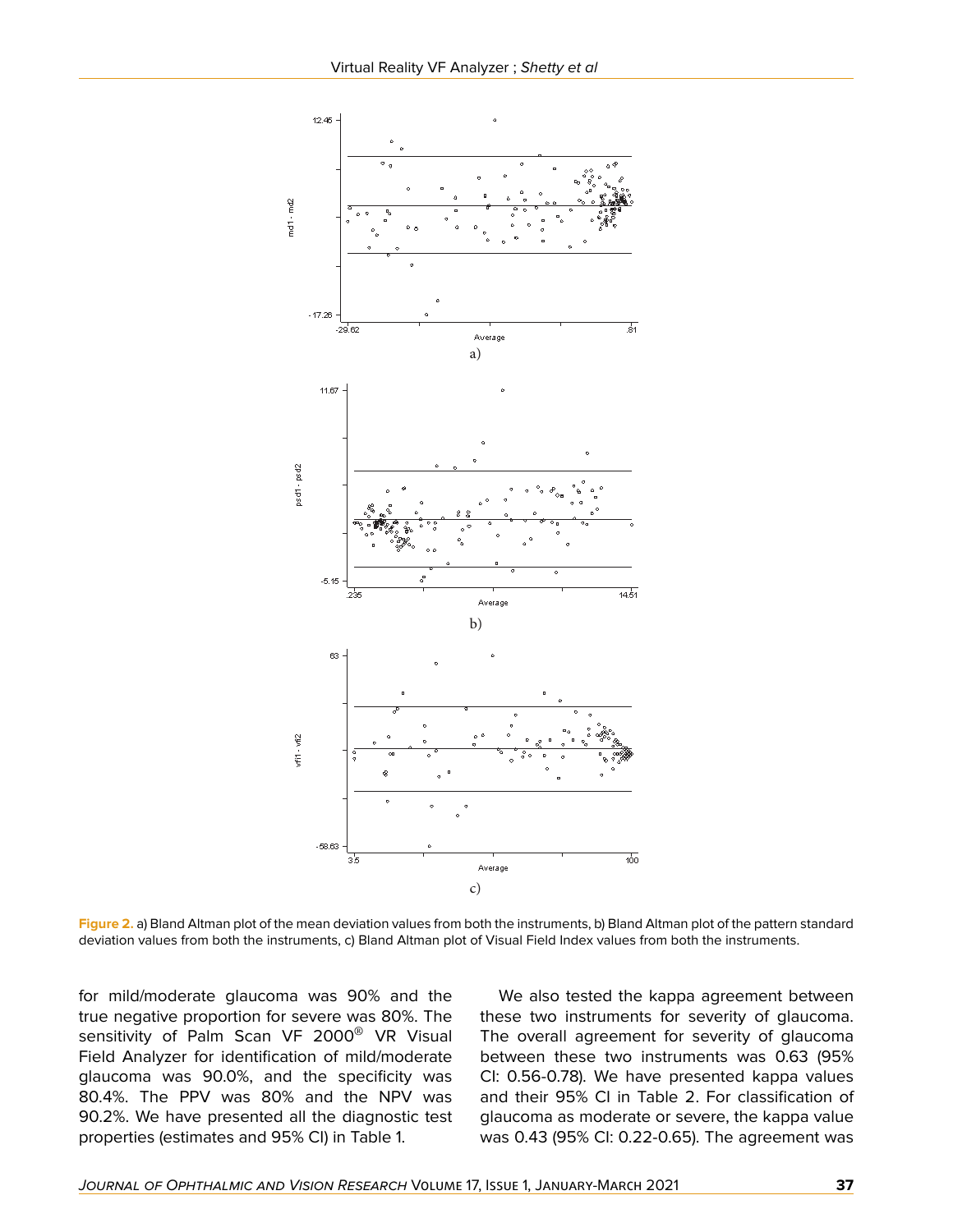**Table 1.** Table showing the diagnostic test properties (including the Area Under the Curve) of the Palm Scan VF2000® Virtual Reality Visual Field Analyzer in 166 eyes.

|                                  | <b>Estimate</b> | <b>95% Confidence Intervals</b> |  |
|----------------------------------|-----------------|---------------------------------|--|
| Glaucoma vs non-glaucoma         |                 |                                 |  |
| Sensitivity                      | 100%            | 95.7%-100%                      |  |
| Specificity                      | 100%            | 95.5%-100%                      |  |
| Positive Predictive Value        | 100%            | 95.7%-100%                      |  |
| Negative Predictive Value        | 100%            | 95.5%-100%                      |  |
| ROC Area Under the Curve         | 1.00            | 1.00-1.00                       |  |
| <b>Type of glaucoma</b>          |                 |                                 |  |
| Mild/moderate vs severe          |                 |                                 |  |
| Sensitivity                      | 80.4%           | 66.1%-90.6%                     |  |
| Specificity                      | 90.0%           | 76.3%-97.2%                     |  |
| <b>Positive Predictive Value</b> | 90.2%           | 76.9%-97.3%                     |  |
| Negative Predictive Value        | 80.0%           | 65.4%-90.4%                     |  |
| ROC Area Under the Curve         | 0.85            | 0.78-0.93                       |  |
| Mild vs moderate/severe          |                 |                                 |  |
| Sensitivity                      | 92.2%           | 82.7%-97.4%                     |  |
| Specificity                      | 86.4%           | 65.1%-97.1%                     |  |
| Positive Predictive Value        | 95.2%           | 86.5%-99.0%                     |  |
| Negative Predictive Value        | 79.2%           | 57.8%-92.9%                     |  |
| ROC Area Under the Curve         | 0.89            | 0.81-0.97                       |  |

**Table 2.** Table showing the kappa agreement and 95% confidence intervals between Palm Scan VF2000® Virtual Reality Visual Field Analyzer and Humphrey Field Analyzer

|                                   | <b>Kappa estimate</b> | 95% Confidence Intervals<br>1.00-1.00 |  |
|-----------------------------------|-----------------------|---------------------------------------|--|
| Glaucoma vs non-glaucoma          | 1.00 <sub>1</sub>     |                                       |  |
| <b>Classification of glaucoma</b> |                       |                                       |  |
| Mild glaucoma                     | 0.76                  | $0.61 - 0.92$                         |  |
| Moderate glaucoma                 | 0.37                  | $0.14 - 0.60$                         |  |
| Severe glaucoma                   | 0.70                  | $0.55 - 0.85$                         |  |
| Group of glaucoma included        |                       |                                       |  |
| Mild or moderate                  | 0.49                  | $0.20 - 0.78$                         |  |
| Moderate or severe                | 0.43                  | $0.22 - 0.65$                         |  |
| Mild or severe                    | 0.67                  | $0.39 - 0.95$                         |  |

best for classification of glaucoma as mild or severe (kappa: 0.67-95% CI: 0.39-0.94) [Table 2]. We found that the highest proportion of misclassification was in the moderate group; they were classified as mild (28%) or severe (17%). Furthermore, about 20% of severe cases were misclassified as moderate by the VR Visual Field Analyzer [Table 3].

#### **Other Parameters**

The ICC for MD was 0.96 (95% CI: 0.94-0.97), for PSD was 0.93 (95% CI: 0.92-0.95), and for VFI was 0.92 (95% CI: 0.90-0.95). The Bland Altman plots for these three parameters are presented in Figures 2a–2c. The median (IQR) fixation loss in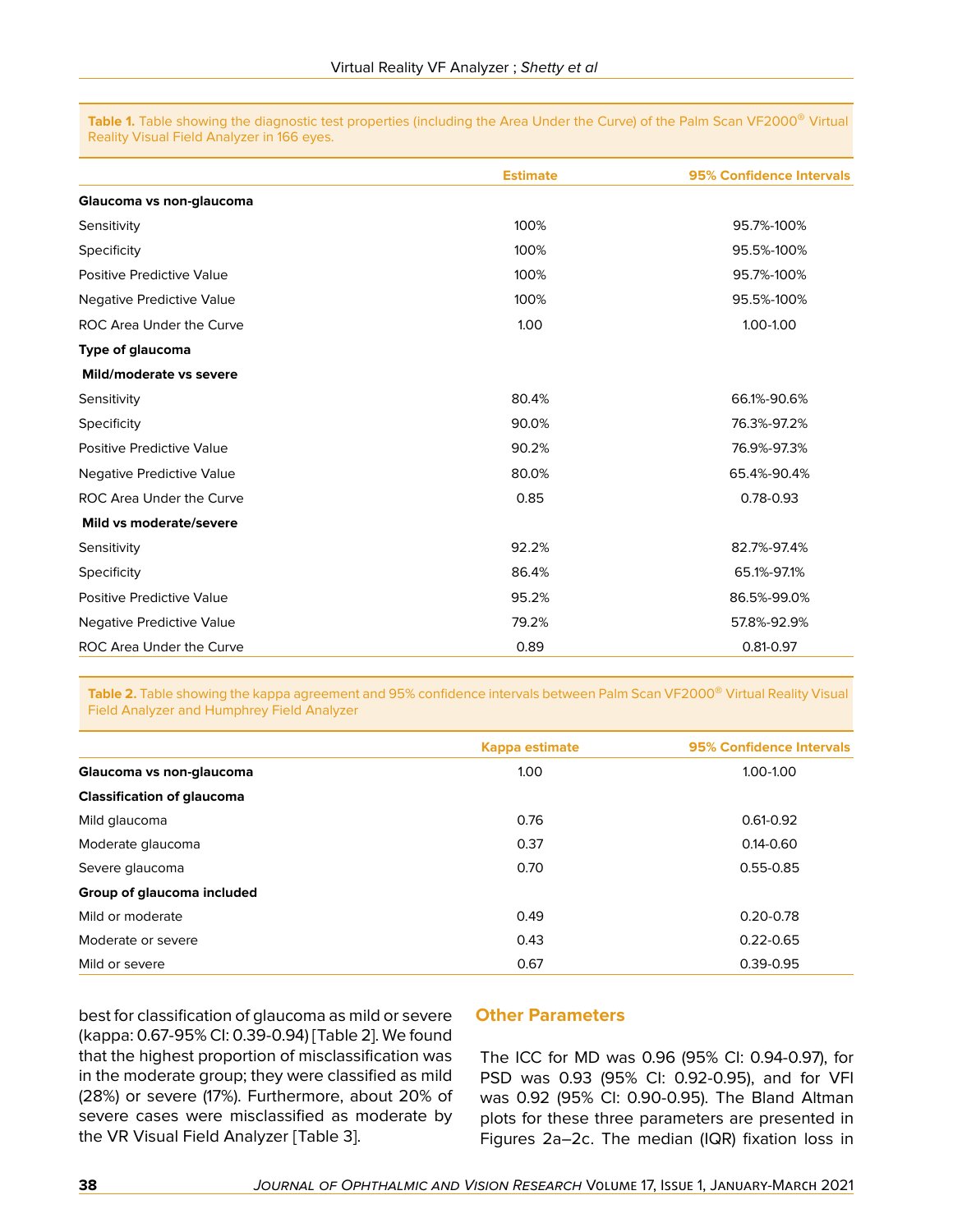| <b>Humphrey</b> | <b>VR Perimetry</b> |                 |               | <b>Total</b> |
|-----------------|---------------------|-----------------|---------------|--------------|
|                 | Mild                | <b>Moderate</b> | <b>Severe</b> |              |
| Mild            | 1986.36 %           | 29.09 %         | 14.55 %       | 22100 %      |
| Moderate        | 527.78 %            | 1055.56 %       | 316.67 %      | 18100 %      |
| Severe          | 00 %                | 919.57 %        | 3780.43 %     | 46100 %      |
| <b>Total</b>    | 2427.91%            | 2124.42 %       | 4147.67 %     | 86100 %      |

**Table 3.** Table showing the classification of severity of glaucoma according to Palm Scan VF2000® Virtual Reality Visual Field Analyzer and Humphrey Field Analyzer in 86 glaucomatous eyes.

χ 2 = 72.053; df = 4; Cramer's V = 0.647; Fisher's *p* < 0.001

the HFA group was 0.45 (0-13.3) and in the Palm Scan VF 2000<sup>®</sup> VR Visual Field Analyzer group was 0 (0-18.2); the difference was not statistically significant ( $p = 0.89$ ). Similarly, the median (IQR) difference for false negative responses was not significantly different in both these methods (HFA (Zeiss/USA): 0  $[0, 6]$  vs Palm Scan VF 2000<sup>®</sup> VR Visual Field Analyzer (MMD/USA): 0 [0, 18]; *p* = 0.07). However, we found the median (IQR) false positives were significantly higher in the HFA (0 [0, 2]) compared with that of the Palm Scan VF 2000 $^{\circledR}$ VR Visual Field Analyzer (0 [0, 0]); the difference was statistically significant (*p* = 0.0003).

## **DISCUSSION**

This study showed that Palm Scan VF2000® VR Visual Field Analyzer had a perfect agreement with HFA for the detection of glaucoma. The sensitivity and PPV for identifying glaucoma were 100%; however, the sensitivity, specificity, PPV, and NPV was lower for the severity of glaucoma. The agreement was best for the classification of glaucoma as mild or severe; however, the agreement was not good for classification cut-off at mild or moderate, and moderate or severe.

Glaucoma may go unnoticed in the early stages as it starts with loss of peripheral vision. The patient may not realize the loss and hence may not seek any medical advice.<sup>[[12\]](#page-7-10)</sup> Hence, it is important to have screening tools for this disease so that patients in initial stages can be identified because in glaucoma, optic nerve damage is irreversible and it may progress in most cases without appropriate treatment.<sup>[[13](#page-7-11)]</sup> As seen in our study, the VR Visual Field Analyzer had perfect agreement<sup>[[14](#page-7-12)]</sup> with the HFA for classification of eyes as glaucomatous or non-glaucomatous; the

diagnostic test properties were also good. In fact, the sensitivity and specificity observed in our study was better compared with that of the optical coherence tomography (OCT) for classification of eyes as glaucomatous or non-glaucomatous.<sup>[\[15](#page-7-13)]</sup> Tpaskis and colleagues, and Mees and coworkers found an excellent correlation between these two methods in detecting glaucoma.<sup>[[7,](#page-7-5) [16\]](#page-7-14)</sup> The main advantage of the HFA is the current gold standard. However, the disadvantages are that it cannot be used in community screenings due to the difficulty in transportation of the instrument or for patients who are unable to sit or are immobile (due to any reason such as post-surgery). The main advantage of the VR perimetry is that it can be used for community- and clinic-based screenings. It can also be used with patients with back pain who have difficulty to sit for perimetry or those who are immobile or confined to the bed.<sup>[[6](#page-7-4), [7](#page-7-5)]</sup> However, it cannot be used to identify the severity of glaucoma and hence is not very useful in the management of the condition in the present form.

It has been suggested that due to the subjectivity in visual filed testing, the variability in examination recorded is likely to be higher when the damage is greater.<sup>[[7,](#page-7-5) [17](#page-7-15), [18\]](#page-7-16)</sup> In general, portable and/or tablet based, or online perimeters have shown to be reliable and assess the visual fields fairly accurately,  $[8, 19-22]$  $[8, 19-22]$  $[8, 19-22]$  $[8, 19-22]$  $[8, 19-22]$  however, a recently published report found that a VR head-mounted device did not identify the deficits reliably.<sup>[\[16](#page-7-14)]</sup> As seen in our study, the agreement between these two instruments was best when the glaucoma was classified as either mild or severe. Furthermore, we did find that a large proportion of moderate glaucoma cases were misclassified as mild. Thus, the present algorithm is not able to classify the glaucoma appropriately.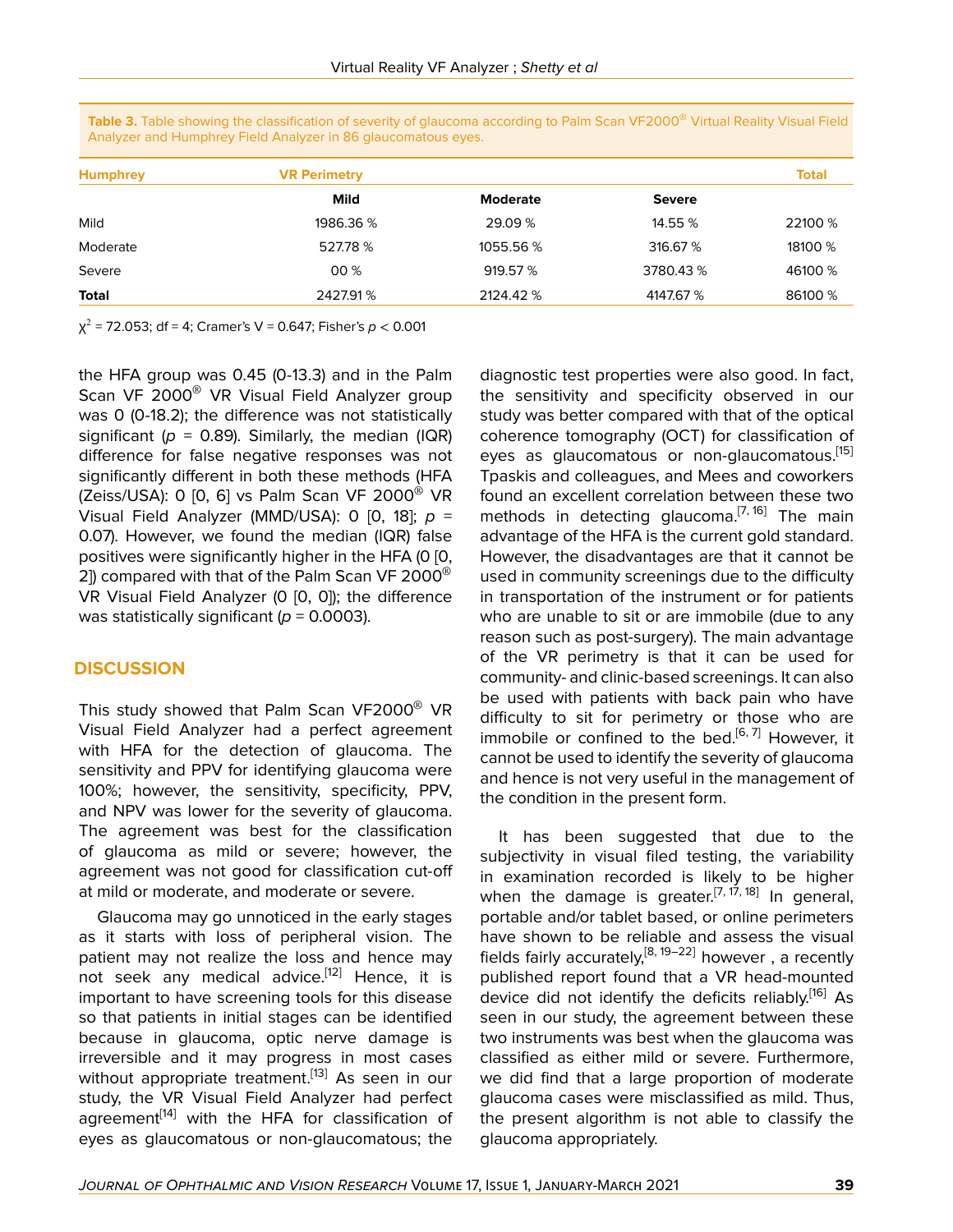The study was conducted in a clinic-based setting; this is a more controlled setting with better co-operation by patients. Hence, we may have overestimated some of the diagnostic test properties. For example, patients who came to the clinic were more likely to be aware of glaucoma and its importance for vision. Thus, they are more likely to adhere to all the instructions during these tests. This may influence the test results. It will be appropriate to test the properties of this instrument in community settings as well. Although, we would like to suggest the use of this instrument as a screening tool for glaucoma, a community-based study will provide additional evidence to this effect.

This study is an important contribution to the literature. We went beyond the glaucoma/nonglaucoma differentiation and evaluated the instrument for classification of glaucoma. We did find that the instrument in its current form is able to differentiate between glaucomatous and non-glaucomatous eyes. However, among patients with glaucoma, the instrument is not able to correctly classify the stage of glaucoma. Particularly, moderate glaucoma is more likely to be misclassified as mild or severe. Hence, it cannot replace the HFA in clinical settings in its current form for the management of glaucoma. The algorithm needs to be refined to account for this discrepancy. The instrument may be used in screening of individuals for the presence/absence of glaucoma in community settings, health camps, and clinical practices. It is also useful for those patients who are unable to come to the examination room or sit in the examination chair due to back problems/surgeries, old age, neck problems, and disabilities. However, based on the evidence generated from this study, in the current form, the instrument may only be used as a screening tool for identification of glaucoma.

### **Financial Support and Sponsorship**

Nil.

### **Conflicts of Interest**

There are no conflicts of interest.

### *REFERENCES*

<span id="page-7-0"></span>1. Cook C, Foster P. Epidemiology of glaucoma: what's new? *Can J Ophthalmol* 2012;47:223–226.

- 2. World Health Organization. Blindness and vision impairment [Internet]. WHO; 2019 [cited 2020 February 27]. Available from: https://www.who.int/news-room/factsheets/detail/blindness-and-visual-impairment.
- <span id="page-7-1"></span>3. George R, Ve RS, Vijaya L. Glaucoma in India: estimated burden of disease*. J Glaucoma* 2010;19:391–397.
- <span id="page-7-2"></span>4. Kulkarni U. Early detection of primary open angle glaucoma: Is it happening? *J Clin Diagn Res* 2012;6:667– 670.
- <span id="page-7-3"></span>5. Alencar LM, Medeiros FA. The role of standard automated perimetry and newer functional methods for glaucoma diagnosis and follow-up*. Indian J Ophthalmol* 2011;59:S53–S58.
- <span id="page-7-4"></span>6. Wroblewski D, Francis BA, Sadun A, Vakili G, Chopra V. Testing of visual field with virtual reality goggles in manual and visual grasp modes*. Biomed Res Int* 2014;2014:206082.
- <span id="page-7-5"></span>7. Tsapakis S, Papaconstantinou D, Diagourtas A, Droutsas K, Andreanos K, Moschos MM, et al. Visual field examination method using virtual reality glasses compared with the Humphrey perimeter*. Clin Ophthalmol* 2017;11:1431–1443.
- <span id="page-7-6"></span>8. Kong YX, He M, Crowston JG, Vingrys AJ. A comparison of perimetric results from a tablet perimeter and humphrey field analyzer in glaucoma patients*. Transl Vis Sci Technol* 2016;5:2.
- <span id="page-7-7"></span>9. Anderson DR, Drance SM, Schulzer M, Collaborative Normal-Tension Glaucoma Study Group. Natural history of normal-tension glaucoma*. Ophthalmology* 2001;108:247– 253.
- <span id="page-7-8"></span>10. Nayak B, Dharwadkar S. Interpretation of autoperimetry. *J Clin Ophthalmol Res* 2014;2:31–59.
- <span id="page-7-9"></span>11. Hodapp E, Parrish RI, Anderson D. Clinical decisions in glaucoma. St. Louis, Mo: Mosby; 1993.
- <span id="page-7-10"></span>12. Cioffi G. Glaucoma. Basic and clinical science course (Book 10). USA: American Academy of Ophthalmology; 2011.
- <span id="page-7-11"></span>13. McManus JR, Netland PA. Screening for glaucoma: rationale and strategies. *Curr Opin Ophthalmol* 2013;24:144–149.
- <span id="page-7-12"></span>14. McHugh ML. Interrater reliability: the kappa statistic. *Biochem Med* 2012;22:276–282.
- <span id="page-7-13"></span>15. Brusini P. OCT Glaucoma Staging System: a new method for retinal nerve fiber layer damage classification using spectral-domain OCT. *Eye* 2018;32:113–119.
- <span id="page-7-14"></span>16. Mees L, Upadhyaya S, Kumar P, Kotawala S, Haran S, S Rajasekar, et al. Validation of a head mounted virtual reality visual field screening device. *J Glaucoma* 2020;29:86–91.
- <span id="page-7-15"></span>17. Wall M, Wild J. Perimetry Update 1998/1999: Repeatability of abnormality and progression in glaucomatous standard and SWAP visual fields. Proceedings of the XIIIth International Perimetric Society Meeting; 1998. Gardone Riveira (BS), Italy: Kugler Publications.
- <span id="page-7-16"></span>18. Wall M, Woodward KR, Doyle CK, Artes PH. Repeatability of automated perimetry: a comparison between standard automated perimetry with stimulus size III and V, matrix, and motion perimetry*. Invest Ophthalmol Vis Sci* 2009;50: 974–979.